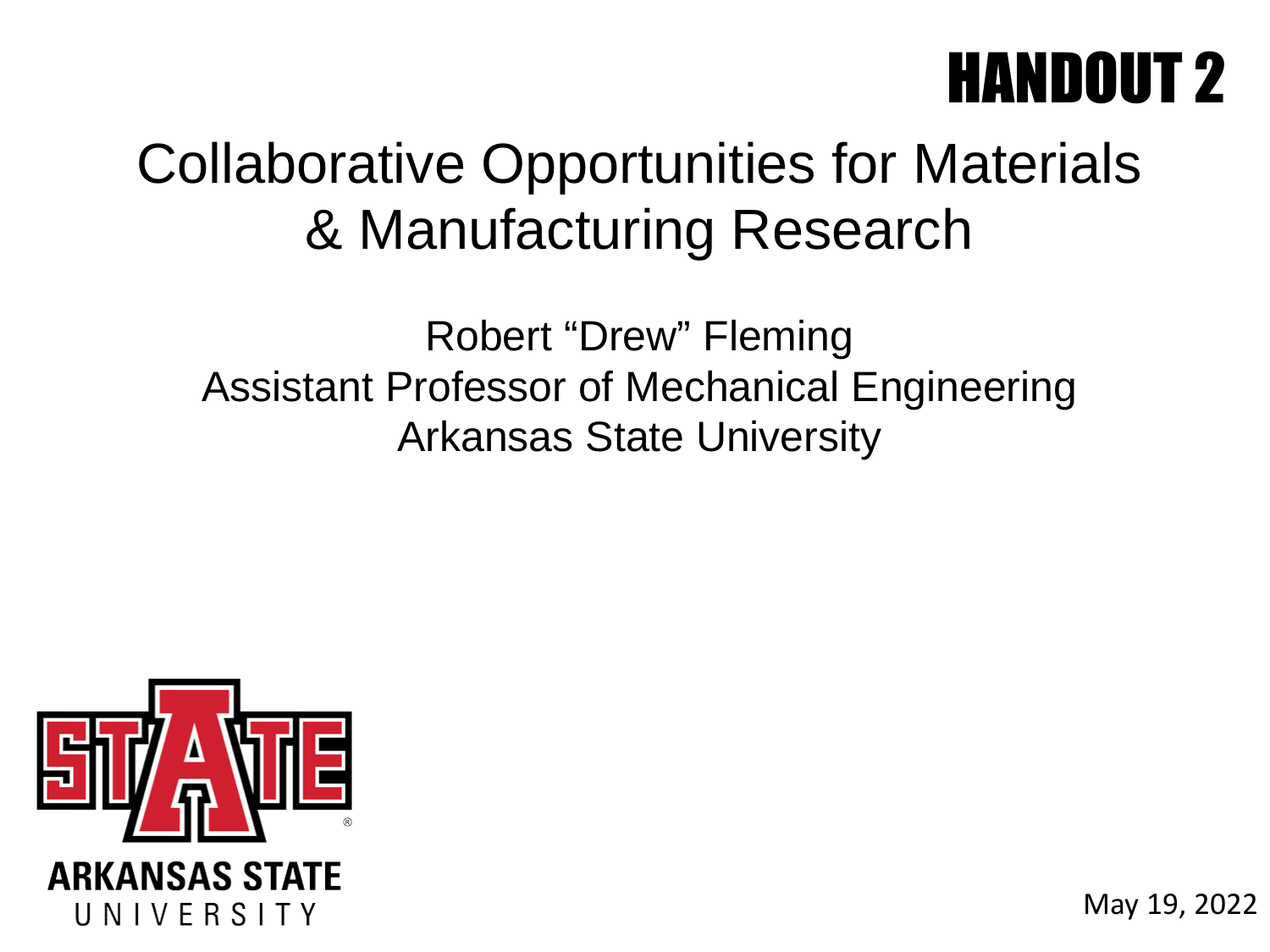### Strong Ties to Arkansas

- Raised in rural Independence County
- University of Arkansas Alum
	- BSME (2009)
	- MSME (2012)
	- Ph.D. (2017)



- Initial Career Path: Tech Entrepreneurship
	- Senior Research Engineer @ WattGlass (2015-2019)
	- NSF SBIR Phase I, Ib, II, and IIb
	- DOE SunShot
	- Led industry/DOE National Lab collaborations
		- SLAC National Accelerator Lab, Sandia National Lab, Florida Solar Energy Center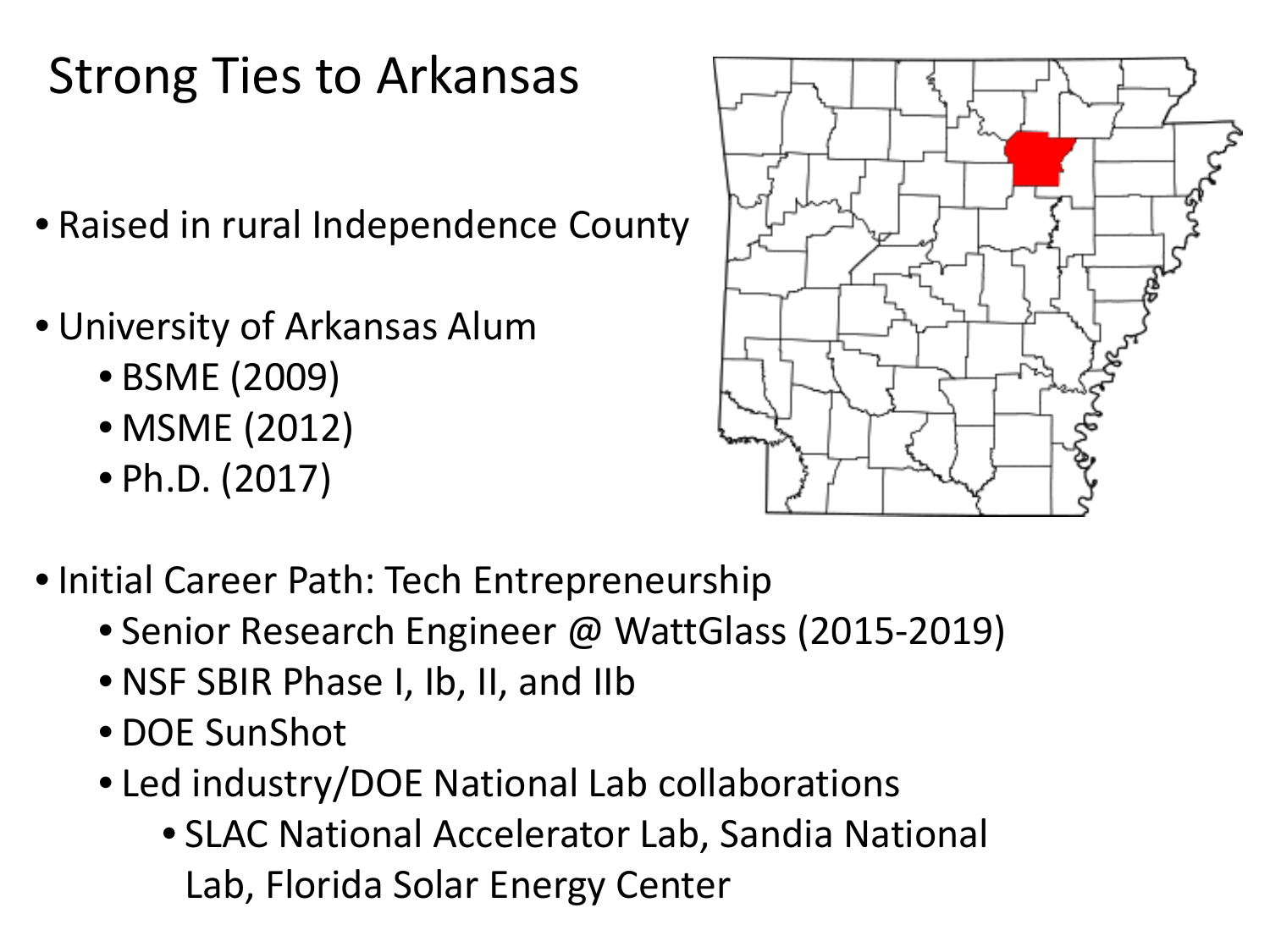### Regional Engineering Innovation Needs

NEA is a major manufacturing hub

- Nestle
- Post
- **Unilever** Consumer Goods
- Frito-Lay
- Nice-Pak
- **CAMFIL**

**Denso** 

• ABB

- Industrial & Automotive
- Envirotech\*
- **Big River Steel**
- Nucor
- Nucor-Yamato
- US Steel\*
- Southern Cast
- **Tenaris**

Metallurgy & End-use Metal Products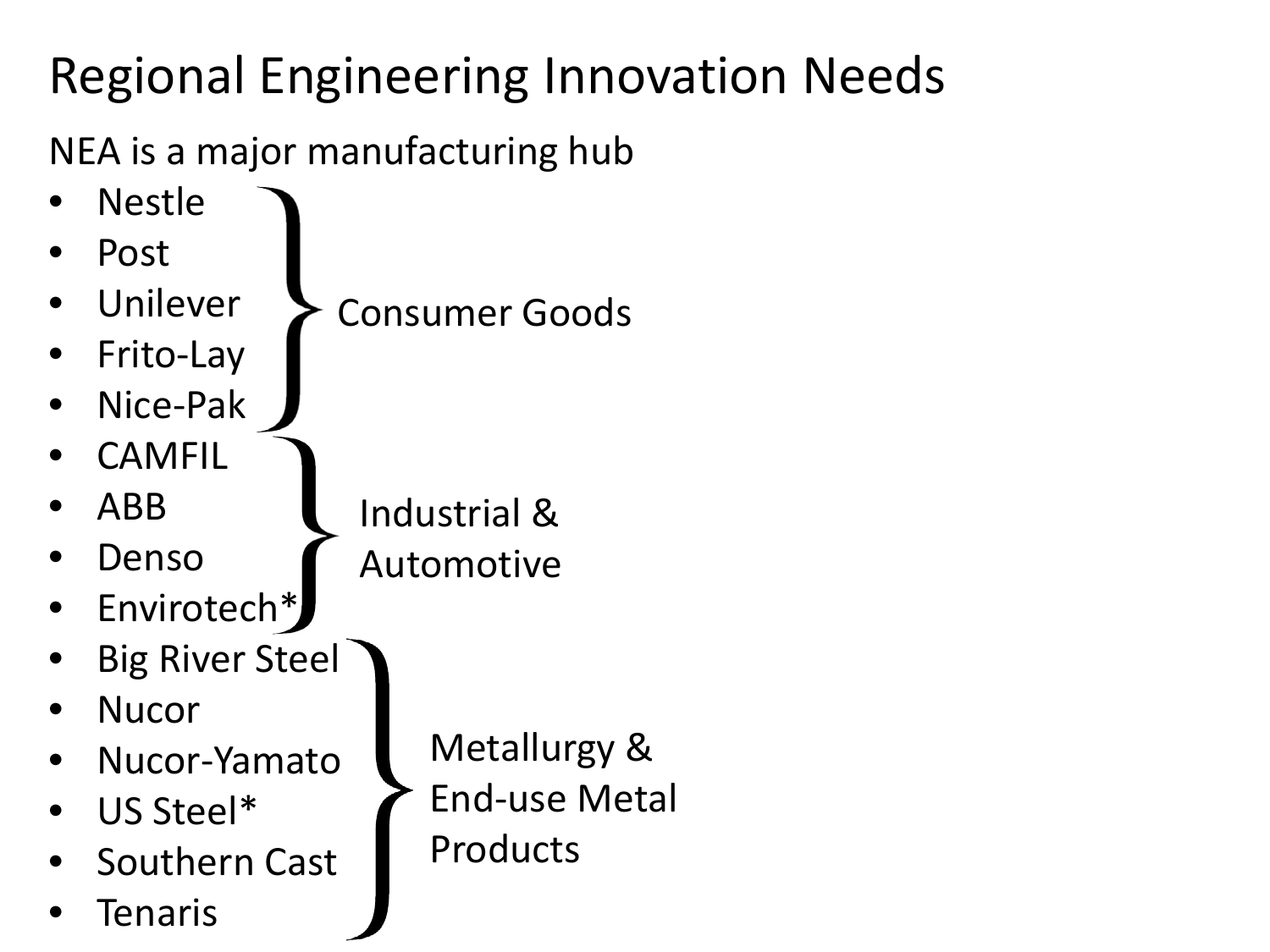### PFI-RP: Low-Friction Durable Coatings for Improving Energy Efficiency in Conveyor Systems

- \$550k award through the NSF Partnerships for Innovation (PFI) program
	- Commercialization of new intellectual property derived from NSF-funded research
	- Create new collaborations with industry
	- Entrepreneurship training for future leaders in innovation



### **Researchers to Develop Solid Lubricant Coatings for Conveyor Systems**

May 04, 2022

A research and development team led by Min Zou, professor of mechanical engineering and an Arkansas Research Alliance Fellow, has received a \$550,000 grant from the National

Foundation to develop low-friction, graphite-lubricant coatings for al conveyor systems.

veyors comprise about a quarter of the llion global conveyor market, which has d significantly in recent years because imerce. However, an enormous amount y is wasted in these systems. High



**Photo by University Relations** 

Doctoral student Adedoyin Abe, at left, Min Zou and Josh Goss, senior research assistant.

#### **Fleming Research will Investigate Coatings**

Congratulations to Dr. Robert (Drew) Fleming, assistant professor mechanical engineering, whose proposal to the National Science Foundation's Partnerships for Innovation (PFI) has been funded for approximately \$120,000. He will be co-principal investigator for a broader project led by a University of Arkansas professor. Working with Hytrol Conveyor Inc. as an industrial partner, Fleming will investigate low-friction durable coatings to improve conveyor belt energy efficiency.

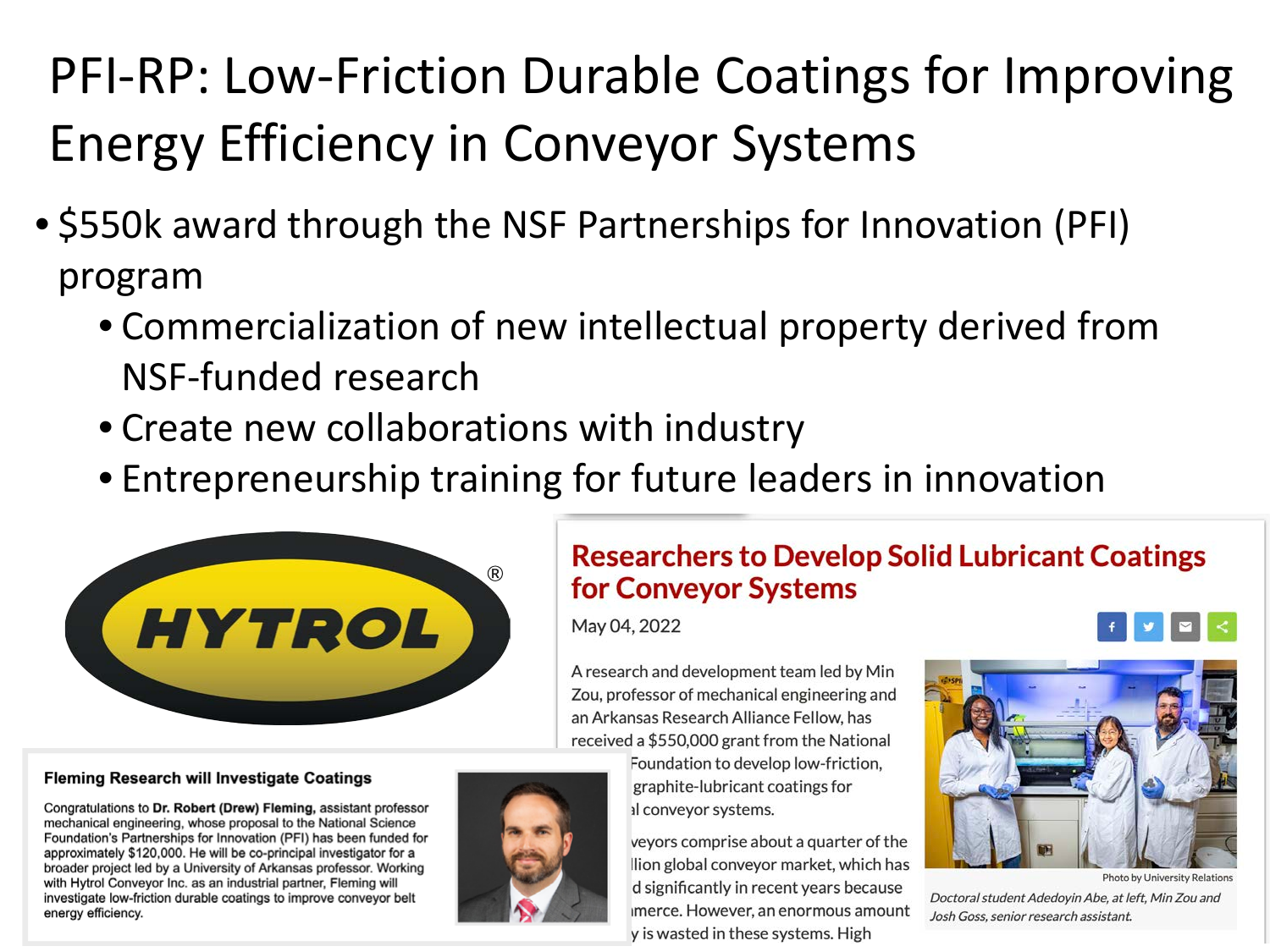### Goal: Reduce Friction Losses in Conveyor Systems

Frictional energy losses are estimated to account for 1.4% of the global GDP (Holmberg & Erdermir, 2017)

• 20% of total global energy consumption is associated with overcoming friction  $\overline{\phantom{0}}$  sliding belt v

In conveyor systems, up to 60% of the motor power consumption is used to overcome friction







Dopamine: bioinspired building block for surface coatings

Solution: A patented low-friction graphite coating utilizing a biomimetic adhesion promoter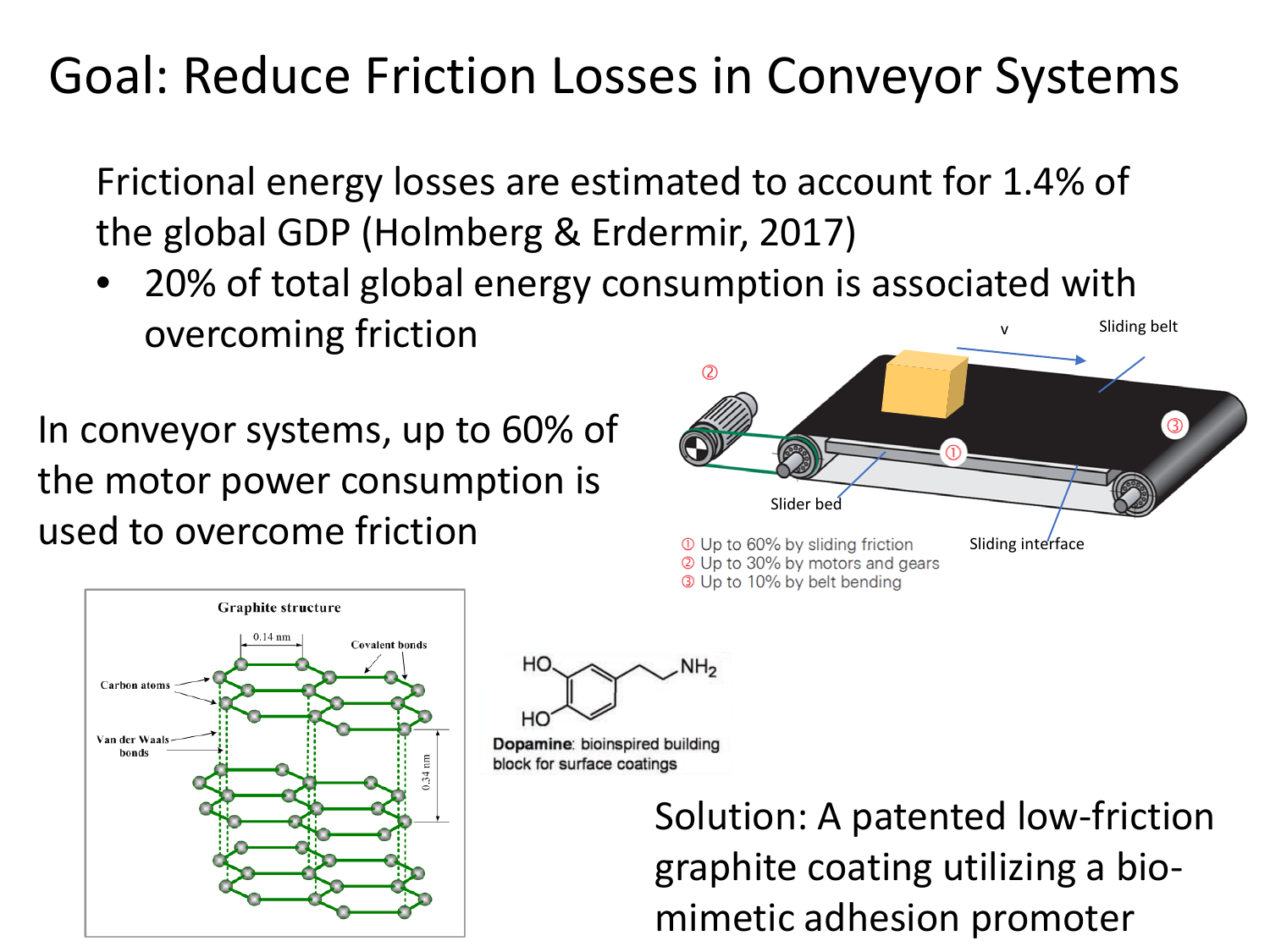### Value Proposition: UPS WorldPort

- Largest of 5 UPS hubs
- 33,255 conveyor motors running 155 miles of conveyor line
- \$69.2 million in annual electrical usage



Potential Economic Impact:

 $\mu$  = 0.4  $\rightarrow$   $\mu$  = 0.3: \$10.4 million in savings  $\mu$  = 0.4  $\rightarrow$   $\mu$  = 0.1: \$31.2 million in savings

What if this was extended to the entire UPS distribution network?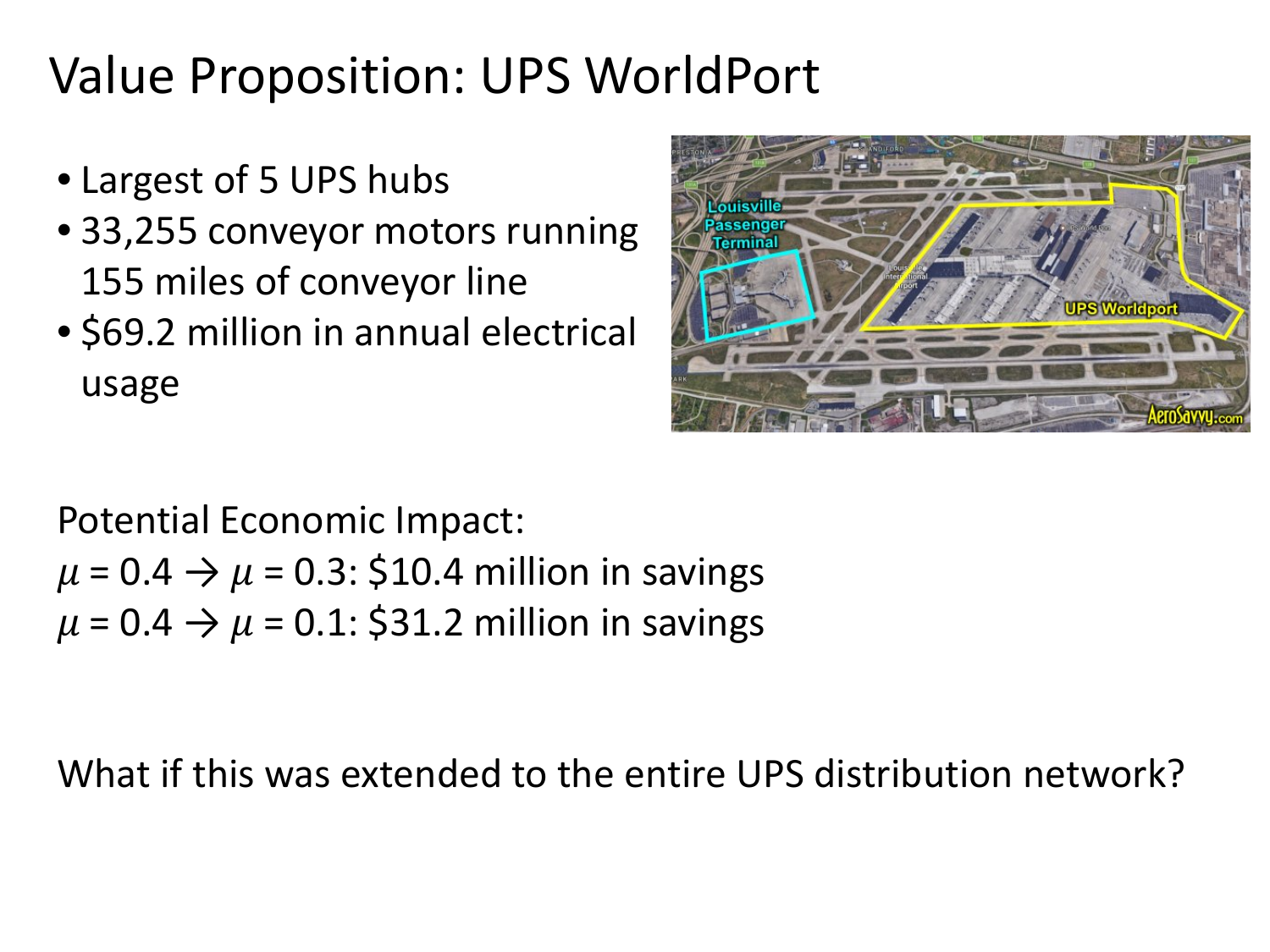### A Model for Multi-University/Industry Collaboration

2 Arkansas Universities Largest Conveyor Manufacturer in the US



- Cutting-edge materials science research and development
- Experience in tech entrepreneurship and industrial scale-up
- Together, utilizing these competencies to address an issue faced by a major Arkansas-based industry